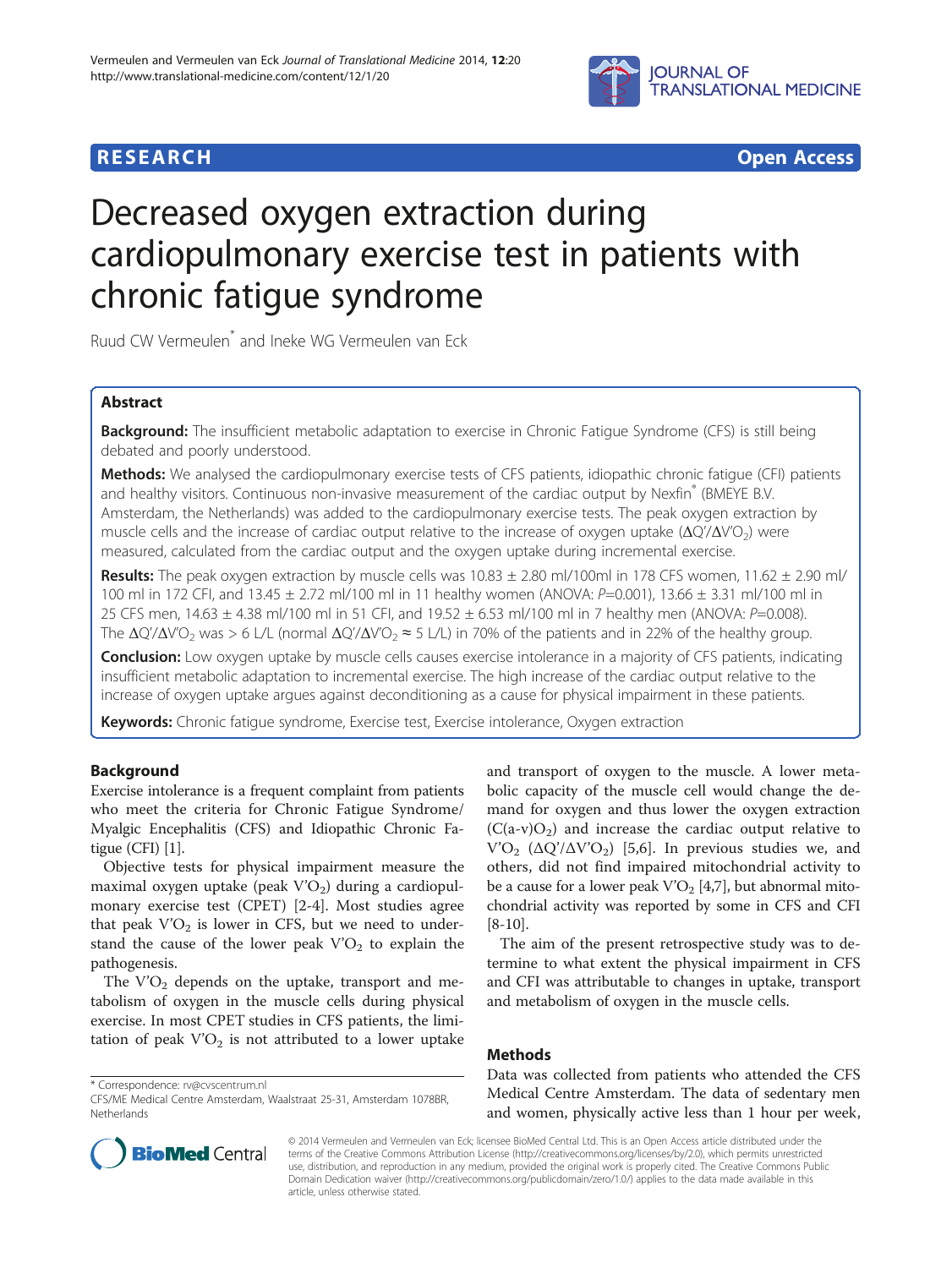was added to the patient database. This group comprised visitors to the centre for cardiopulmonary exercise tests, check-ups and training program advice over the same period. We obtained information about the health status of this group, but laboratory tests were not included. Subjects using medication that could possibly influence the pulmonary, cardiovascular, immunologic system or cellular respiration were not included in the study. Chronic fatigue patients were assigned to the CFS or CFI group according to the criteria of Fukuda [[1](#page-5-0)]. Operational criteria for assignment were: a score of >40 on the fatigue subscale of the Checklist Individual Strength (CIS-20) [[11](#page-5-0)], score of  $\leq$  35 for vitality,  $\leq$  62.5 for Social Functioning and ≤50 for Role-Physical on the SF-36 [\[12\]](#page-5-0) and ≥4 positive scores  $(≥7,5)$  of the additional symptoms of the CDC Symptom Inventory –DLV [\[13\]](#page-5-0) for the diagnosis of CFS and  $\leq 4$  positive scores ( $\geq 7.5$ ) of the additional symptoms of the CDC Symptom Inventory –DLV for the diagnosis of idiopathic chronic fatigue (CFI) . The cognitive function of patients was screened with the Shifting Attentional Test Visual of the Amsterdam Neuropsychological Tasks [[14](#page-5-0)]. Normal Z-score in this test is  $-2$  to  $+2$ .

All patients completed a CPET as part of the diagnostic procedure. The protocol of the CPET was described before [[4\]](#page-5-0). All subjects performed a symptom limited CPET on a cycle ergometer (Excalibur, Lode, Groningen, The Netherlands) as described by Wassermann et al. [[15\]](#page-5-0): 3 min without activity, 3 min of unloaded pedalling, followed by cycling against increasing resistance until exhaustion (ramp protocol) and concluded by 3 min cycling without resistance. The work rate increase was estimated from history, physical examination, gender, weight and height. Verbal encouragement was used to maximise performance during the last phase of incremental exercise. Exhaustion of the leg muscles was the limiting symptom in all participants. The V'E, V'O2, V'CO<sub>2</sub> and oxygen saturation were continuously measured (Metasoft). The ECG was continuously recorded and blood pressure was measured every 2 min. Maximal exercise capacity was expressed as peak oxygen uptake per kilogram bodyweight and as percentage of predicted maximal oxygen uptake [[16](#page-5-0)]. Non-invasive stroke volume measurement by continuous beat-to-beat pulse contour analysis (Nexfin) was added to the standard measurements of the CPET [[17](#page-5-0)]. Oxygen extraction and  $\Delta Q'/\Delta V'O_2$  were calculated from the oxygen uptake and the cardiac output  $(C(a-v)O<sub>2</sub> =$  $100 \times \text{V'O}_2$ / CO and (Q'max-Q'rest)/(V'O<sub>2</sub>max-V'O<sub>2</sub>rest)) [[18](#page-5-0)]. All subjects signed an informed consent for the use of the data for analysis and publication.

Statistical analysis was conducted using the IBM Statistical Package for the Social Sciences (19.0 for Windows, Chicago, Ill, US). The results were presented as the mean ± standard deviation (SD). Kolmogorov-Smirnov tests with Lilliefors significance correction for normality

showed that the data were normally distributed. Differences between groups were tested with Analysis of Variance (ANOVA) and Bonferroni post hoc analysis. Pearson product-moment correlation coefficient was calculated as a measure of the strength of the relationship between 2 variables. Statistical significance of two-tailed tests was determined by an alpha level of 0.05.

# Results

Data was collected and analysed from a total of 444 subjects who visited the CFS/ME Medical Centre Amsterdam between June 2008 and June 2013: 203 CFS patients (178 women), 223 CFI patients (172 women) and 18 healthy visitors (11 women) (Table [1\)](#page-2-0).

Post hoc Bonferroni analysis revealed that the body weight of healthy males was higher than the body weight of male CFI patients ( $P = 0.036$ , 95% CI: 0.70; 27.95).

Haemoglobin was not different in CFS and CFI patients (Table [1](#page-2-0)). In female patients haemoglobin was not related to O2 extraction ( $r = 0.077$ ,  $P = 0.155$ ) or to the increase of cardiac output relative to oxygen uptake  $(\Delta Q'/\Delta V'O_2)$  (r = -0.008, P = 0.882). In male patients haemoglobin was related to O2 extraction ( $r = 0.245$ ,  $P = 0.047$ ) but not to  $\Delta Q'/\Delta V'O_2$  (r = -0.140,  $P = 0.273$ ).

The pulmonary ventilation tests showed no difference between the CFS, CFI and healthy groups (data not shown) and the cardiac index was similar in the groups at any time during the CPET. Blood pressure was within normal limits in all tests.

At the anaerobic threshold,  $O_2$  extraction in healthy women was higher than in CFS ( $P = 0.008$ , 95% CI: 0.378; 3.273). The  $O_2$  extraction in healthy men was higher than in CFS ( $P = 0.044$ , 95% CI: 0.064; 6.221) and higher than in CFI ( $P = 0.023$ , 95% CI: 0.355; 6.172).

At peak exercise  $O_2$  extraction was higher in healthy women than in CFS ( $P = 0.010$ , 95% CI: 0.49; 4.74) and higher in CFI than in CFS ( $P = 0.030, 95\%$  CI: 0.06; 1.52). The  $O_2$  extraction was higher in healthy men than in CFS (P = 0.006, 95% CI: 1.36; 10.36) and higher than in CFI ( $P = 0.018$ , 95% CI: 0.65; 9.13).

The lowest level of  $O_2$  extraction at maximal workload was 10.0 ml/100 ml in the group of healthy women, 5.4 ml/100 ml in CFI and 4.4 ml/100 ml in female CFS patients. The lowest  $O_2$  extraction at maximal workload in males was 12.5 ml/100 ml in the healthy group, 8.2 ml/ 100 ml in the CFI and 6.9 ml/100 in CFS patients.

The increase of cardiac output relative to oxygen uptake  $(\Delta Q'/\Delta V'O_2)$  was lower in healthy women than CFS  $(P = 0.011, 95\% \text{ CI: } 0.45; 4.72)$  and in healthy men than CFS (P = 0.037, 95% CI: 0.08; 3.58).

In the fatigue patients a low oxygen extraction  $(\leq 10 \text{ ml})$ 100 ml) coincided with a increased response time of  $2.35 \pm$ 0.19 versus  $1.79 \pm 0.13$  ( $P = 0.001$ , 95% CI: -1.19; -0.33) in the Shifting Attentional test visual of the ANT.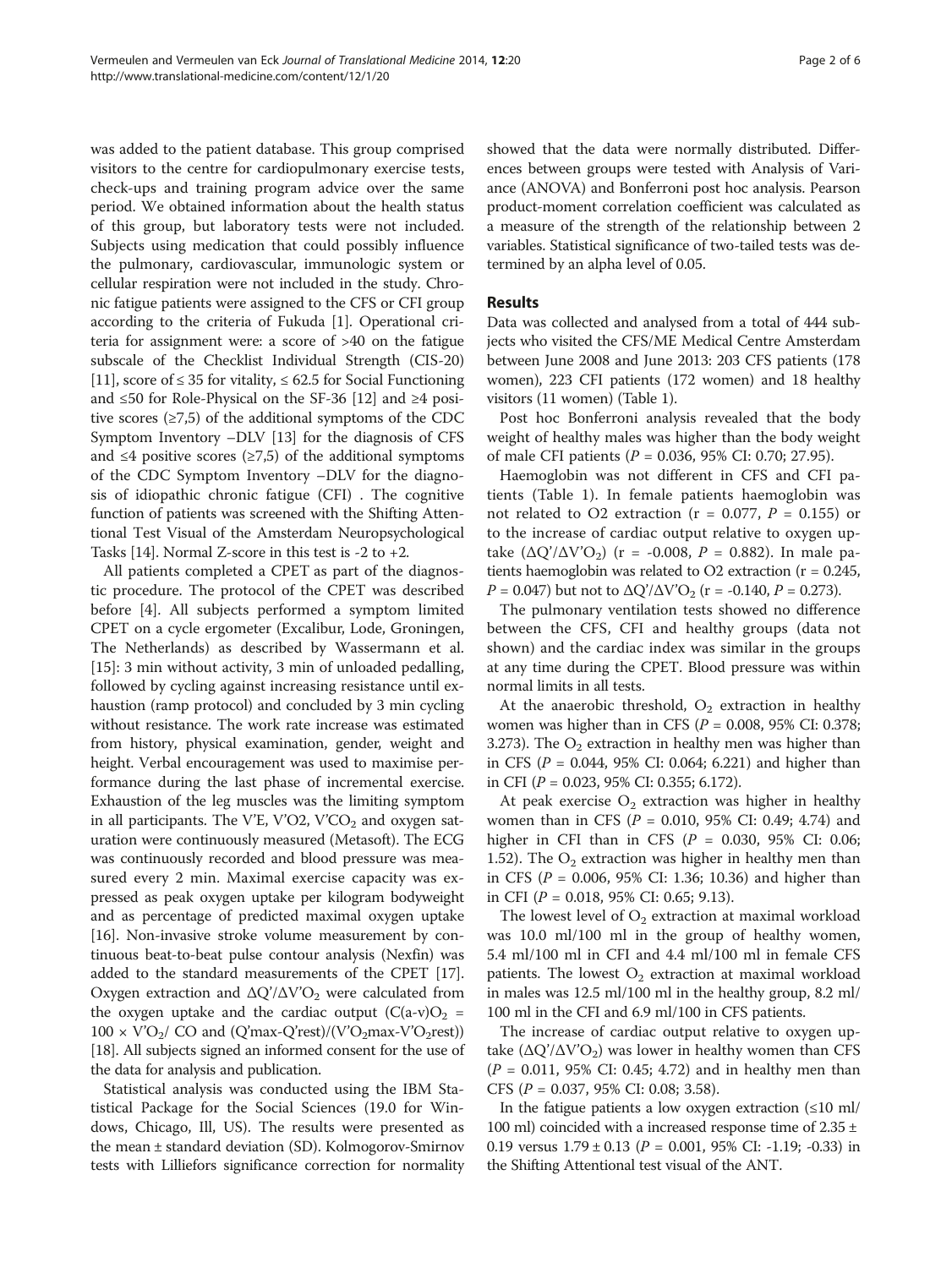# <span id="page-2-0"></span>Table 1 Demographic data and results

| Female                   |                           |                  |                   |                     |              |
|--------------------------|---------------------------|------------------|-------------------|---------------------|--------------|
|                          |                           | <b>CFS</b>       | <b>CFI</b>        | Healthy             | <b>ANOVA</b> |
|                          |                           | $n = 178$        | $n = 172$         | $n=11$              | P            |
| Age                      | (years)                   | $37.3 \pm 12.1$  | $37.9 \pm 12.3$   | $42.2 \pm 14.8$     | 0.421        |
| Weight                   | (kg)                      | $69.5 \pm 15.0$  | $67.5 \pm 13.1$   | $68.6 \pm 13.2$     | 0.412        |
| <b>BSA</b>               | (m <sup>2</sup> )         | $1.81 \pm 0.20$  | $1.78 \pm 0.18$   | $1.79 \pm 0.17$     | 0.497        |
| Haemoglobin              | (mmol/l)                  | $8.45 \pm 0.55$  | $8.46 \pm 0.51$   |                     | 0.846        |
| Rest                     |                           |                  |                   |                     |              |
| <b>HR</b>                | (beats/min)               | $96.1 \pm 14.9$  | $93.5 \pm 16.8$   | $87.7 \pm 11.1$     | 0.113        |
| VO <sub>2</sub>          | (ml/min/kg)               | $5.46 \pm 0.99$  | $5.41 \pm 0.93$   | $5.18 \pm 0.98$     | 0.635        |
| $O2$ pulse               | (ml/beat)                 | $4.00 \pm 0.85$  | $3.95 \pm 0.82$   | $4.09 \pm 0.90$     | 0.784        |
| <b>RER</b>               |                           | $0.86 \pm 0.07$  | $0.86 \pm 0.07$   | $0.81 \pm 0.03$     | 0.073        |
| V'E/V'CO <sub>2</sub>    |                           | $34.2 \pm 4.3$   | $34.3 \pm 4.1$    | $34.7 \pm 3.0$      | 0.924        |
| SVI                      | (ml/m <sup>2</sup> )      | $42.8 \pm 7.0$   | $42.3 \pm 7.6$    | $43.4 \pm 10.4$     | 0.797        |
| Cardiac index            | (L/min/m <sup>2</sup> )   | $4.10 \pm .081$  | $3.97 \pm 0.92$   | $3.80 \pm 0.95$     | 0.294        |
| $O2$ extraction          | (mI/100ml)                | $6.48 \pm 1.65$  | $6.58 \pm 1.72$   | $6.96 \pm 1.63$     | 0.620        |
| Anaerobic threshold      |                           |                  |                   |                     |              |
| HR                       | (beats/min)               | $112.0 \pm 15.6$ | $112.3 \pm 15.2$  | $113.3 \pm 8.7$     | 0.955        |
| VO <sub>2</sub>          | (ml/min/kg)               | $10.9 \pm 2.6$   | $11.6 \pm 2.7$    | $13.7 \pm 3.6$      | 0.001        |
| $O2$ pulse               | (ml/beat)                 | $6.75 \pm 1.63$  | $6.95 \pm 1.67$   | $8.33 \pm 2.31$     | 0.009        |
| <b>RER</b>               |                           | $0.84 \pm 0.07$  | $0.85 \pm 0.08$   | $0.81 \pm 0.06$     | 0.216        |
| V'E/V'CO <sub>2</sub>    |                           | $29.7 \pm 3.5$   | $28.8 \pm 3.5$    | $27.6 \pm 1.7$      | 0.025        |
| <b>SVI</b>               | (ml/m <sup>2</sup> )      | $45.7 \pm 7.9$   | $45.0 \pm 8.2$    | $48.2 \pm 11.8$     | 0.382        |
| Cardiac index            | (L/min/m <sup>2</sup> )   | $5.12 \pm 1.10$  | $5.11 \pm 1.21$   | $5.52 \pm 1.64$     | 0.534        |
| $O2$ extraction          | (mI/100ml)                | $8.30 \pm 2.08$  | $8.77 \pm 2.23$   | $9.86 \pm 2.37$     | 0.019        |
| Peak exercise            |                           |                  |                   |                     |              |
| HR                       | (beats/min)               | $158.4 \pm 19.3$ | $159.6 \pm 18.6$  | $164.1 \pm 11.3$    | 0.250        |
| VO <sub>2</sub>          | (ml/min/kg)               | $20.3 \pm 5.0$   | $22.2 \pm 5.3$    | $27.4 \pm 7.2$      | 0.000        |
| $VO_2/pred.$             | %                         | $80.6 \pm 17.9$  | $83.1 \pm 18.0$   | $105.4 \pm 18.8$    | 0.000        |
| $O2$ pulse               | (ml/beat)                 | $8.89 \pm 2.17$  | $9.26 \pm 2.08$   | $11.36 \pm 2.89$    | 0.001        |
| <b>RER</b>               |                           | $1.16 \pm 0.10$  | $1.18 \pm 0.10$   | $1.20 \pm 0.11$     | 0.094        |
| V'E/V'CO <sub>2</sub>    |                           | $30.2 \pm 3.7$   | $29.7 \pm 3.7$    | $27.9 \pm 2.4$      | 0.103        |
| SVI                      | (ml/m <sup>2</sup> )      | $45.9 \pm 7.9$   | $45.4 \pm 8.3$    | $47.6$ $\pm$ $11.2$ | 0.797        |
| Cardiac index            | (L/min/m <sup>2</sup> )   | $7.33 \pm 1.77$  | $7.39 \pm 1.78$   | $7.87 \pm 1.96$     | 0.618        |
| $O2$ extraction          | (mI/100ml)                | $10.83 \pm 2.80$ | $11.62 \pm 2.90$  | $13.45 \pm 2.72$    | 0.001        |
| Slope                    |                           |                  |                   |                     |              |
| $\Delta Q'/\Delta V'O_2$ | $(\mathsf{L}/\mathsf{L})$ | $7.35 \pm 2.40$  | $6.80 \pm 1.99$   | $5.85 \pm 1.23$     | 0.012        |
| Male                     |                           |                  |                   |                     |              |
|                          |                           | <b>CFS</b>       | <b>CFI</b>        | <b>Healthy</b>      | <b>ANOVA</b> |
|                          |                           | $n=25$           | $n=51$            | $n=7$               | P            |
| Age                      | (years)                   | $41.6 \pm 12.3$  | $41.8 \pm 9.9$    | $49.4 \pm 13.8$     | 0.215        |
| Weight                   | (kg)                      | $88.9 \pm 15.7$  | $80.0 \pm 12.8$   | $94.3 \pm 13.9$     | 0.005        |
| <b>BSA</b>               | (m <sup>2</sup> )         | $2.12 \pm 0.21$  | $2.02 \pm 0.17$   | $2.19 \pm 0.16$     | 0.016        |
| Haemoglobin              | (mmol/l)                  | $9.34 \pm 0.66$  | $9.53\,\pm\,0.56$ |                     | 0.263        |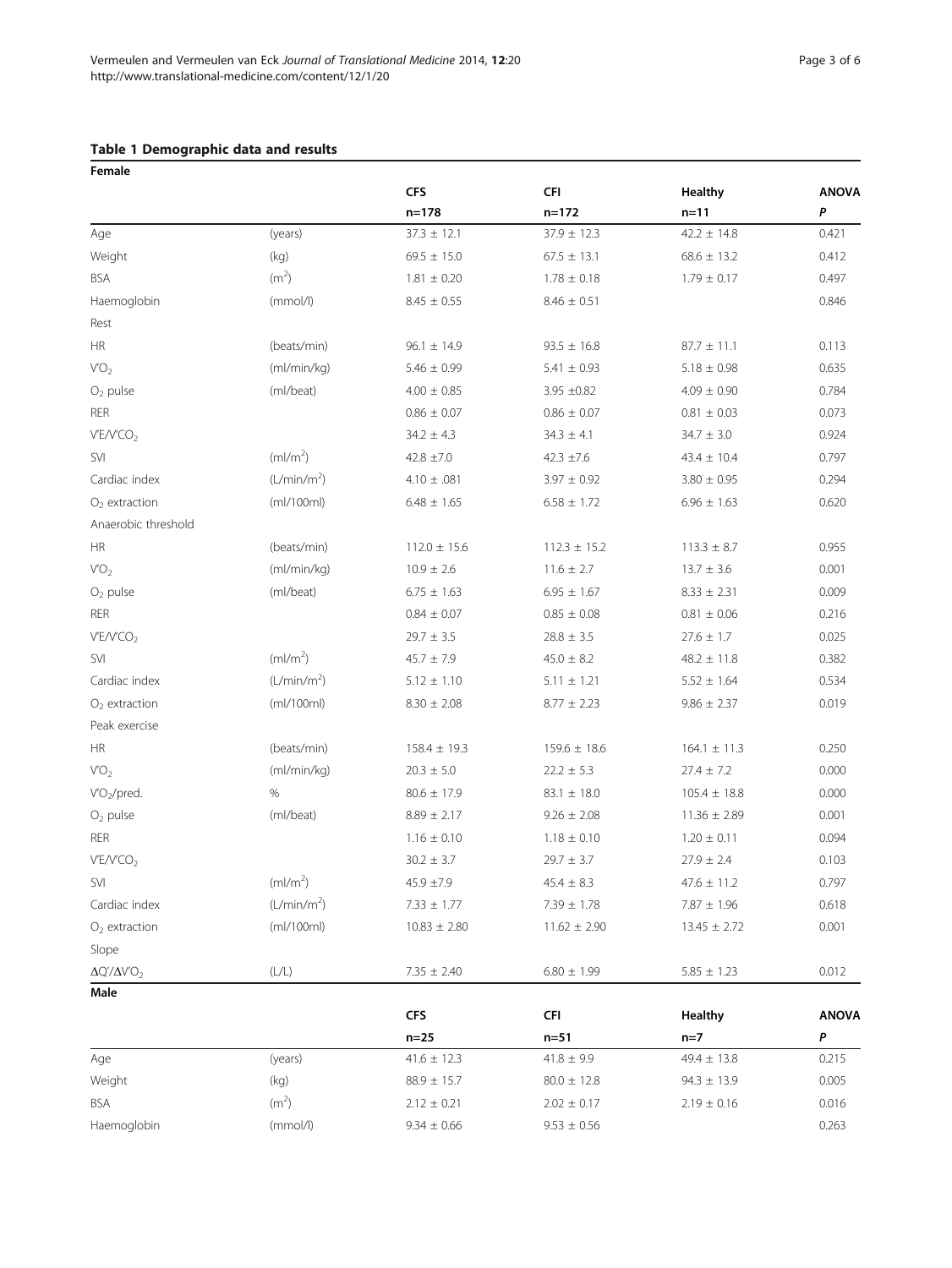|  |  | Table 1 Demographic data and results (Continued) |  |  |  |  |
|--|--|--------------------------------------------------|--|--|--|--|
|--|--|--------------------------------------------------|--|--|--|--|

| Rest                     |                         |                  |                  |                  |       |
|--------------------------|-------------------------|------------------|------------------|------------------|-------|
| <b>HR</b>                | (beats/min)             | $89.5 \pm 15.8$  | $88.4 \pm 15.1$  | $79.4 \pm 16.2$  | 0.303 |
| VO <sub>2</sub>          | (ml/min/kg)             | $5.08 \pm 0.81$  | $5.51 \pm 0.90$  | $4.57 \pm 0.79$  | 0.093 |
| $O2$ pulse               | (ml/beat)               | $5.24 \pm 1.20$  | $5.01 \pm 0.94$  | $5.56 \pm 1.47$  | 0.025 |
| <b>RER</b>               |                         | $0.84 \pm 0.07$  | $0.88 \pm 0.08$  | $0.87 \pm 0.04$  | 0.226 |
| V'E/V'CO <sub>2</sub>    |                         | $33.6 \pm 4.4$   | $34.4 \pm 5.7$   | $36.5 \pm 3.0$   | 0.436 |
| SVI                      | (ml/m <sup>2</sup> )    | $43.4 \pm 8.0$   | $45.9 \pm 6.9$   | $41.2 \pm 6.7$   | 0.182 |
| Cardiac index            | (L/min/m <sup>2</sup> ) | $3.86 \pm 0.83$  | $4.05 \pm 0.96$  | $3.31 \pm 1.02$  | 0.152 |
| $O2$ extraction          | (mI/100ml)              | $6.96 \pm 1.76$  | $6.70 \pm 1.68$  | $8.20 \pm 2.82$  | 0.124 |
| Anaerobic threshold      |                         |                  |                  |                  |       |
| <b>HR</b>                | (beats/min)             | $103.6 \pm 14.6$ | $107.0 \pm 14.3$ | $102.1 \pm 19.2$ | 0.529 |
| VO <sub>2</sub>          | (ml/min/kg)             | $11.8 \pm 2.8$   | $13.4 \pm 3.3$   | $13.7 \pm 3.1$   | 0.093 |
| $O2$ pulse               | (ml/beat)               | $9.97 \pm 2.50$  | $9.92 \pm 2.49$  | $12.8 \pm 3.5$   | 0.025 |
| <b>RER</b>               |                         | $0.84 \pm 0.09$  | $0.87 \pm 0.06$  | $0.86 \pm 0.08$  | 0.250 |
| V'E/V'CO <sub>2</sub>    |                         | $28.0 \pm 3.6$   | $26.2 \pm 3.0$   | $27.3 \pm 3.1$   | 0.089 |
| <b>SVI</b>               | (ml/m <sup>2</sup> )    | $47.5 \pm 8.9$   | $51.3 \pm 7.0$   | $45.7 \pm 6.4$   | 0.049 |
| Cardiac index            | (L/min/m <sup>2</sup> ) | $4.95 \pm 1.09$  | $5.48 \pm 1.07$  | $4.77 \pm 1.44$  | 0.082 |
| $O2$ extraction          | (mI/100ml)              | $9.86 \pm 2.02$  | $9.74 \pm 3.09$  | $13.0 \pm 4.32$  | 0.025 |
| Peak exercise            |                         |                  |                  |                  |       |
| $\mathsf{HR}$            | (beats/min)             | $154.6 \pm 19.4$ | $160.5 \pm 20.6$ | $151.4 \pm 16.2$ | 0.328 |
| V'O <sub>2</sub>         | (mI/min/kg)             | $24.0 \pm 7.2$   | $28.9 \pm 7.1$   | $27.3 \pm 3.7$   | 0.019 |
| VO <sub>2</sub> /pred.   | %                       | $73.9 \pm 17.5$  | $83.4 \pm 19.2$  | $96.2 \pm 11.4$  | 0.011 |
| $O2$ pulse               | (ml/beat)               | $13.5 \pm 3.0$   | $14.2 \pm 3.0$   | $17.1 \pm 3.0$   | 0.023 |
| <b>RER</b>               |                         | $1.19 \pm 0.11$  | $1.24 \pm 0.12$  | $1.29 \pm 0.06$  | 0.100 |
| V'E/V'CO <sub>2</sub>    |                         | $28.9 \pm 5.2$   | $27.9 \pm 3.8$   | $29.2 \pm 4.0$   | 0.537 |
| <b>SVI</b>               | (ml/m <sup>2</sup> )    | $47.4 \pm 10.5$  | $50.4 \pm 9.4$   | $44.4 \pm 8.6$   | 0.182 |
| Cardiac index            | (L/min/m <sup>2</sup> ) | $7.44 \pm 2.13$  | $8.02 \pm 2.07$  | $6.45 \pm 1.81$  | 0.136 |
| $O2$ extraction          | (mI/100ml)              | $13.66 \pm 3.31$ | $14.63 \pm 4.38$ | $19.52 \pm 6.53$ | 0.008 |
| Slope                    |                         |                  |                  |                  |       |
| $\Delta Q'/\Delta V'O_2$ | (L/L)                   | $5.84 \pm 1.82$  | $5.38 \pm 1.63$  | $4.01 \pm 1.26$  | 0.043 |

Demographic data and results of cardiopulmonary exercise tests in patients with chronic fatigue syndrome, idiopathic chronic fatigue and healthy humans during rest, at the anaerobic threshold and maximal workload. BSA: body surface area, HR: heart rate, V'O<sub>2</sub>: oxygen uptake, V'O<sub>2</sub>/pred.: oxygen uptake as percentage of predicted, SVI stroke volume index, ΔQ'/ΔV'O<sub>2</sub>: increase of cardiac output relative to the increase of oxygen uptake.

#### **Discussion**

The lower maximal exercise capacity (peak  $V'O<sub>2</sub>$ ) of CFS and CFI patients was related to a lower oxygen uptake of the muscle cells  $(C(a-v)O_2)$  and a higher increase of cardiac output relative to  $V'O_2$  ( $\Delta Q'/\Delta V'O_2$ ) than in healthy men and women.

The lower peak  $V'O<sub>2</sub>$  was not explained by an impairment of ventilation. The stroke volume and cardiac output increased during the exercise test, but at no level of effort a consistent difference was seen between the three groups, indicating a normal adaptation of the heart to increasing workload in CFS patients. This result was in accordance with previous studies [[2,4,19\]](#page-5-0). Stroke volume in men  $(n = 83)$  during exercise test was not different from reported values by Nexfin [[17\]](#page-5-0), gas rebreathing [\[5](#page-5-0)] and impedance cardiography [[20](#page-5-0)]. Resting values were  $78.9 \pm 12.8$  ml in this study,  $80 \pm 9$  ml by Nexfin and  $73.8 \pm 10.1$  ml by impedance cardiography and at peak  $100.7 \pm 18.0$  ml in this study,  $107.5 \pm 7.2$  ml by gas rebreathing and  $97.9 \pm 6.4$  ml by impedance cardiography. Peak cardiac output in men was 192.0 ± 92.9 ml/kg/min in this study and  $212 \pm 37$  ml/kg/min by acetylene rebreathing [[6\]](#page-5-0).

We have no haemoglobin data of the healthy visitors. It is possible that the haemoglobin values of patients, although within normal limits [[21](#page-5-0)], were lower than the values of healthy visitors. The mean value of the healthy female visitors would need to be ±10 mmol/l (1 mmol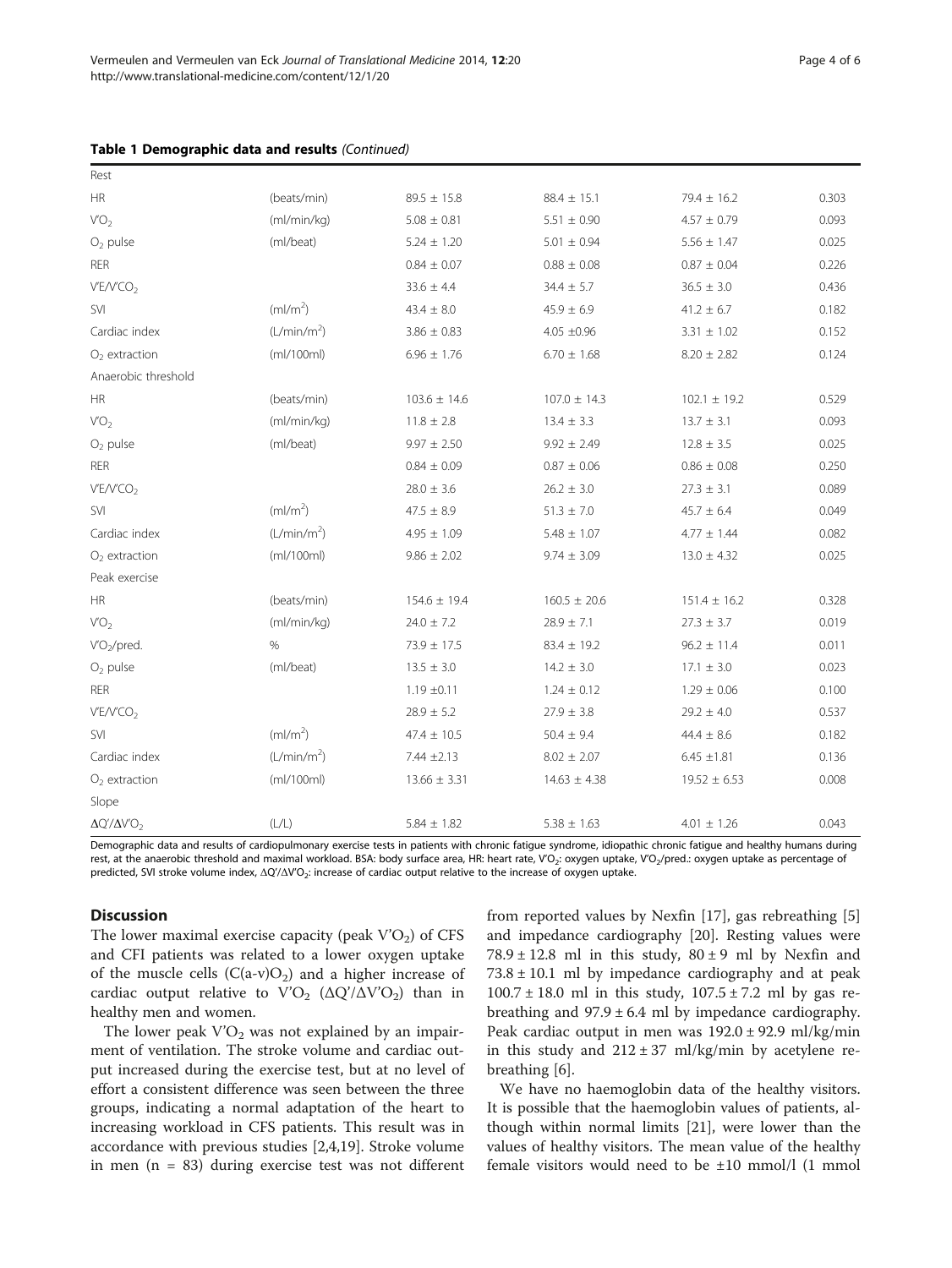Hb  $\approx$  1.5 ml/100 ml O2 extraction) to explain the difference of O2 extraction by a difference of haemoglobin [[15\]](#page-5-0). A high cardiac index, caused by low haemoglobin would also have been present during rest [[22](#page-5-0)], but we found no difference between the 3 groups. In men haemoglobin correlated with oxygen extraction, but explained only 6% of the variance at peak V'O2.

The oxygen extraction increases during incremental exercise and a lower value of peak oxygen extraction in the CFS and CFI groups might be attributed to insufficient effort, caused by lack of motivation. This, however, would not explain the lower oxygen extraction at the anaerobic threshold and the higher slope of the  $\Delta$ O'/  $\Delta V'O_2$ . Another cause for the lower V'O<sub>2</sub> in CFS and CFI could be the deconditioning in these patients, but the value of the increase of cardiac output relative to the oxygen uptake  $(\Delta Q'/\Delta V'O_2)$  is independent from moti-vation and deconditioning [\[6](#page-5-0)] (normal  $\Delta Q'/\Delta V'O_2 \approx 5$ ).

The most probable cause for the low peak  $V'O<sub>2</sub>$ , the low oxygen extraction and the high  $\Delta Q'/\Delta V'O_2$  in CFS and CFI patients was an attenuated cell metabolism. The low oxygen extraction during exercise was also reported in mitochondrial pathology [[6](#page-5-0)], systemic lupus erythematosus [\[23\]](#page-5-0), HIV [[5](#page-5-0)] and myophosphorylase deficiency [\[24\]](#page-5-0).

This result is also not in contradiction to the abnormal proton handling that was reported during and after cessation of exercise in CFS patients [\[25,26](#page-5-0)].

The peak oxygen extraction in men and women who performed at the same level or better than the reference population of sedentary healthy subjects [\[27](#page-5-0)] was never less than 10 ml/100 ml as reported for healthy male subjects [\[28\]](#page-5-0) (Figure 1). The same lower limit of 10 ml/ 100 ml was also reported in heart failure patients [\[29](#page-5-0)]. The  $O_2$  extraction of healthy participants in this study was higher than 10 ml/100 ml (Figure 1). The mean  $O_2$ extraction at maximal workload in fatigue patients was much lower and comparable to asymptomatic HIV infected individuals  $(10.8 \pm 0.5 \text{ ml}/100 \text{ ml})$  [[5\]](#page-5-0).

The peak  $V'O<sub>2</sub>$  of 73 CFS patients and 59 CFI patients was the same as or higher than the mean peak  $V'O<sub>2</sub>$  of healthy sedentary people [\[27\]](#page-5-0). All CFS and CFI patients, however, experienced a physical impairment that was severe enough for the diagnosis. The conclusion must be that the subjective experience of physical impairment and the objective peak  $\text{V'O}_2$  in the CPET are not identical.

If the mitochondrial system is intact in CFS patients [[4\]](#page-5-0), the low oxygen extraction in a subgroup of CFS patients may indicate a downregulation of the activity in vivo. A downregulation by a factor that is involved in the activity of the immune system would explain the same phenomenon in SLE [\[23](#page-5-0)], different from damaged mitochondria in HIV [\[5,30](#page-5-0)]. The lower oxygen extraction and higher  $\Delta Q'/\Delta V'O_2$  however do not differentiate between down regulation of cell metabolism and congenital



or acquired mitochondrial pathology in CFS patients. The abnormal results of the Shifting Attentional test visual of the ANT suggest that the impaired oxygen uptake is not limited to the muscle cells.

#### Limitations

The validity of the results of this retrospective observational study is limited by the uncontrolled inclusion of the participants. The exercise protocol for healthy visitors was not different from the protocol for fatigued patients but we have no laboratory data of healthy visitors. Therefore we cannot exclude less than optimal results in this group due to unknown diseases. The accuracy and precision of the assessment of stroke volume by Nexfin in CFS patients during CPET was not reported yet. For accuracy we used the data of comparable studies in healthy subjects, the results of a study of repeated CPET's is needed for the assessment of precision. We cannot exclude influence of haemoglobin on the oxygen transport capacity of the blood in healthy visitors.

### Conclusions

CPET with continuous measuring of cardiac output by Nexfin allowed for the calculation of the presence and severity of metabolic causes of exercise intolerance. This retrospective study showed that a low oxygen extraction and a high  $\Delta Q'/\Delta V'O_2$  were consistent with a metabolic cause for exercise intolerance in 70% of CFS patients.

#### Competing interests

The authors declare that they do not have competing interests.